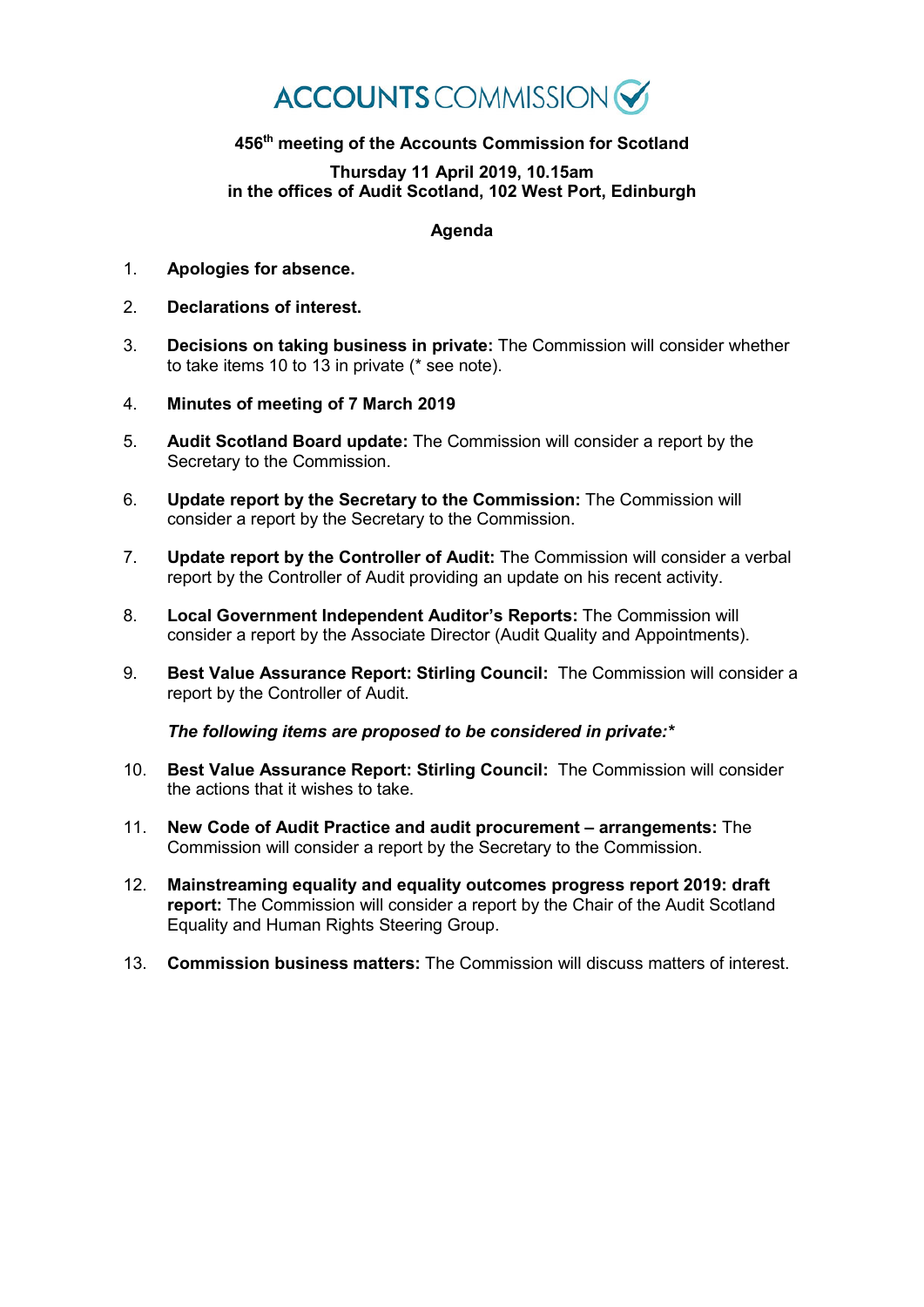- \* It is proposed that items 11 to 13 be considered in private because:
	- Item 10 requires the Commission to consider actions in relation to a report by the Controller of Audit. The Commission is then obliged by statute to inform the council in question of its decision, which the Commission does before making the decision public.
	- Item 11 requires the Commission to consider confidential policy, business and commercial matters.
	- Item 12 proposes a draft report which the Commission is to consider in private before publishing.
	- Item 13 may be required if there are any confidential matters that require to be discussed outwith the public domain. The Chair will inform the meeting in public at the start of the meeting if this item is required and what it covers